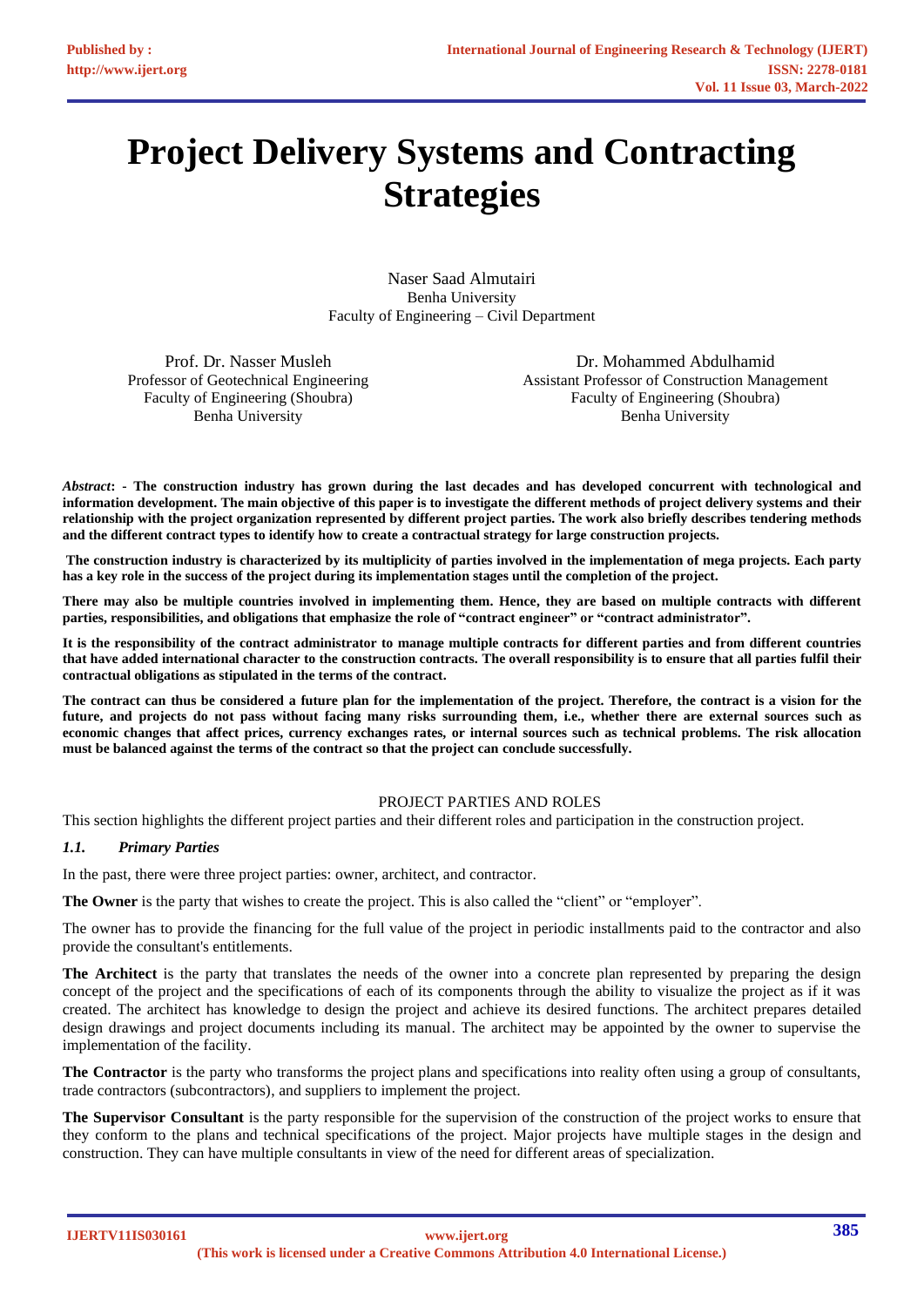Large projects require long-term study and design stages before the implementation can begin. Thus, the project owner usually does not retain contract supervision services at the early stages of a project. Hence, it is common in the Gulf countries (where many major projects are performed) that the owner contracts with the architect without supervision scope until the implementation can begin. That way, supervision of the project is put forward and contracted with the supervision consultant who may be a consultant office other than the one who has prepared the designs.

Development in the twenty-first century has led to the demand for a fourth party—project manager. This role is based on the needs and requirements of the owners in addition to technological advancements in the construction trade. There are complex information systems and computer technologies that have had a significant impact on architectural development and the construction industry. Finally, the project sponsor is another key role.

**The Project Manager** has two definitions: First, this person is a management consultant appointed by the owner who is responsible for the success of the project. The responsibilities include project management and contract administration at all stages, the development of the general project management plan of the project, as well as follow-up and control systems though planning, design, implementation, and operation. The second definition of the project manager is the individual who is appointed to manage the project.

**The Project Sponsor** is responsible for funding the project until it is completed and may include more than one entity for large construction projects to share financial risks via syndicated loans.

# *1.2. Construction Industry Nature and the Presence of other Parties*

The nature of the construction industry is different from other industries due to its large size. The construction industry is based on many industries that grow and fall, and the vision of the construction industry from the perspective of the team implies that all of these teams work together despite the inherent nature of the project as temporary work.

However, these different teams must work together to transform a desire in the owner's mind into an integrated real-world architectural production that is used by the owner or the users or meets their project goals.

The structure of this industry is highly independent among different parties who work in all phases of the construction project. Each of these parties are independent of the others. Each party is represented by many individuals and each is independent from the other. This industry also distinguishes the change of teams or their members during the various phases of the project as well as changes of the various roles.

Thus, performance indicators are an important component of planning and follow-up. They are measures of how different parties work together as a single team. In general, the success of a project depends to a large extent on the trust, coherence, proportionality, and cooperation of each of these independent parties with others.

# *1.3. The Multiplicity and Chain of Contractual Relations*

The overview of the different parties as related to the projects and their responsibilities illustrates how there may be many contractual relationships governing a single project. This is seen by the sequence of these contractual relations; the owner may contract with a consultant and a contractor. The consultant may also contract with one or more sub-consultants. The contractor also contracts with subcontractors, suppliers, etc. Thus, a chain of responsibilities and a series of overlapping responsibilities, obligations, and rights can arise from different contracts between different parties.

# PROJECT LIFE CYCLE

The project life cycle is defined as the sum of stages or phases, i.e., from being an idea in the mind of the owner until the project is completed and delivered to the owner free of defects for that use that it was intended. This section summarizes the typical phases of the construction projects.

The stages of construction and buildings projects as presented in Fig. 2.1 and include the following typical phases:

- 1. Feasibility studies phase.
- 2. Design phase.
- 3. Tender placement and contract award.
- 4. Implementation phase.
- 5. Delivery and operation phase.

# *1.4. Feasibility study Phase*

The objective of this stage is to ensure that the project will achieve its purpose, i.e., to achieve the desired return or the public benefit suggested in its establishment.

# *1.5. Design Phase*

This phase enables the owner to identify and characterize the project requirements and define its functions by developing a program for the project "Briefing". The conceptual design of the project is prepared based on the project briefing. Once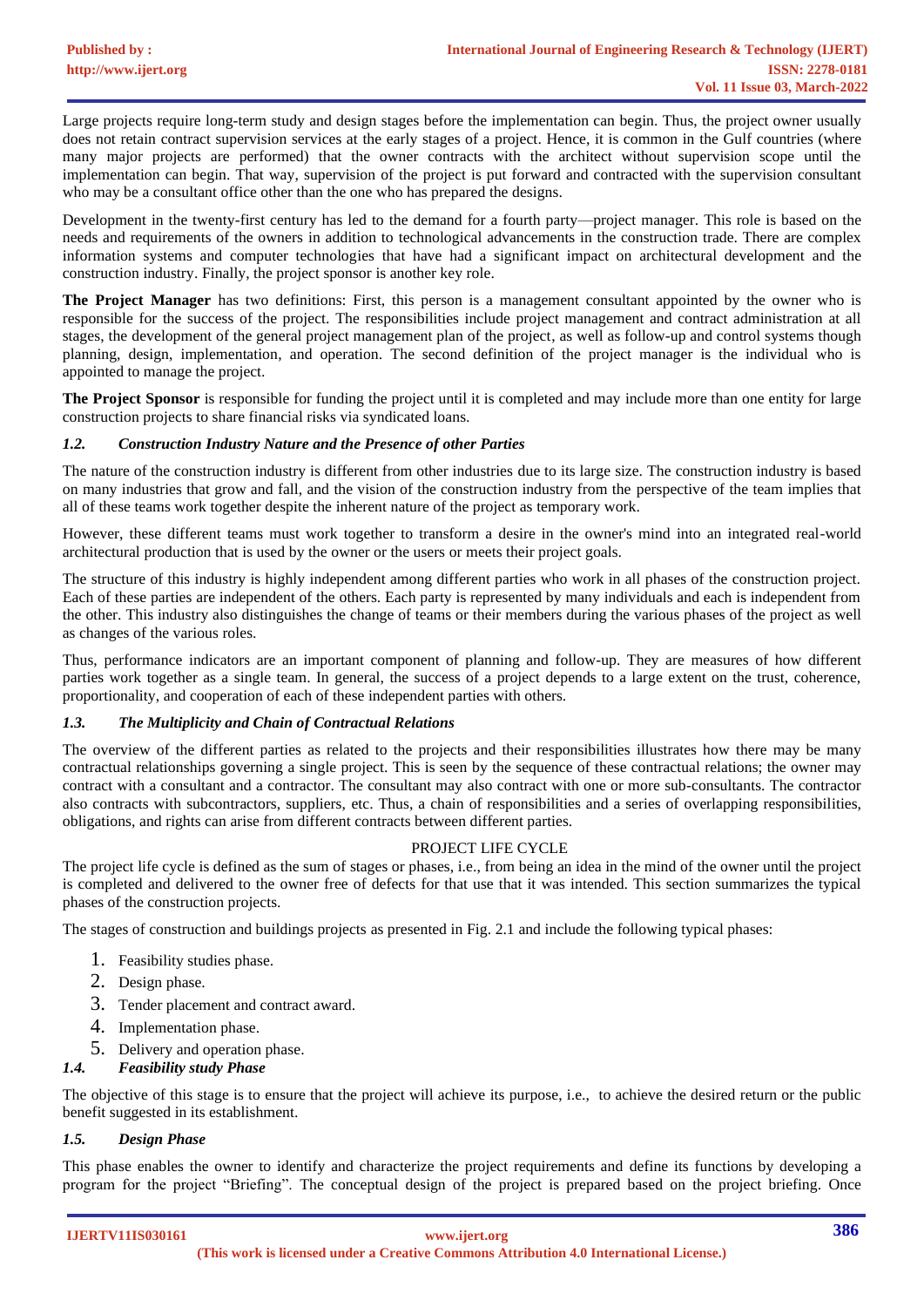approved, the design passes through the various stages of development, which ends with the preparation of detailed drawings and detailed specifications of the project and lists quantities and all documents that enable the contractor to implement the project.

The various design stages identified by the American Institute of Architects (AIA) are:

- 1- Conceptual Design.
- 2- Schematic Design.
- 3- Design Development.
- 4- Detailed Design.
- 5- Construction Documents.

The role of the architect/engineer (A/E) in the design should be in accordance with the budget allocated by the owner of the project based on feasibility study. This requires preparation of the estimated cost of the project from the beginning of the preparation of the idea through all following stages. The documents should be updated at each stage of the design.

# *1.6. Tendering and Contract Award Phase*

This phase aims to appoint two sides: the supervision consultant and the contractor. The supervision consultant appoints the supervisor in case the supervision of the project execution is not within the scope of work of the design consultant. The supervision consultant should coordinate the work of the project between all parties of the project owner, architect, and contractor.

The second is the appointment of the contractor who will undertake the execution (or design and construction) of the project on site. This phase begins with the preparation of the project tender documents.

The prequalification process sometimes precedes the process of tendering to select only qualified contractors and invite them to submit their bids. After receiving the bids, the evaluation processes begins for the offers submitted by the contractors. This phase concludes upon selecting the winning contractor and signing the contract to carry create the project.

The tendering stage may also be applied for design work or project management services. In this case, the owner will have a draft of the TOR that include the scope of service.

# *1.7. Implementation phase*

This phase (also called construction phase) implements the project within the agreed period and at the specified value in accordance with the quality stated in the contract specifications by utilizing the needed resources: labor, materials, equipment, subcontractors, and funds. The financial needs of the project must be determined during the implementation period.

This stage starts by informing the contractor in writing to commence execution.

The implementation phase usually starts with a specific limited period called the "mobilization period" to allow the contractor to mobilize equipment and move it to the project site. The contractor also appoints staff, subcontractors, and laborers. This period also includes preparation of the general method statement and the detailed contractor's construction schedule (CCS). This period should generally not exceed 60 days from commencement date.

The last period of construction integrates, tests, and commissions the facility systems and equipment to confirm its fitness for purpose.

The supervision consultant oversees the contractor with respect to what work is to be done pursuant to the contract drawings and specifications. The resident engineer (RE) is the primary field representative to the owner and the contractor's single point of contact. The execution phase may suffer cost overruns due to changes and delays or disputes with contractors. This can lead to contract changes and claims.

In most general contracts, the contractor is required to provide a forecast of cash flows so that the owner can arrange the necessary financing during this stage.

# *1.8. Delivery and operation phase (Close out)*

This phase ensures that the building performs its functions as required and as described in the project documents. The project is delivered to the owner for its operation. Users are on trained to operate the systems. This phase typically includes substantial completion, defects liability period, and final completion.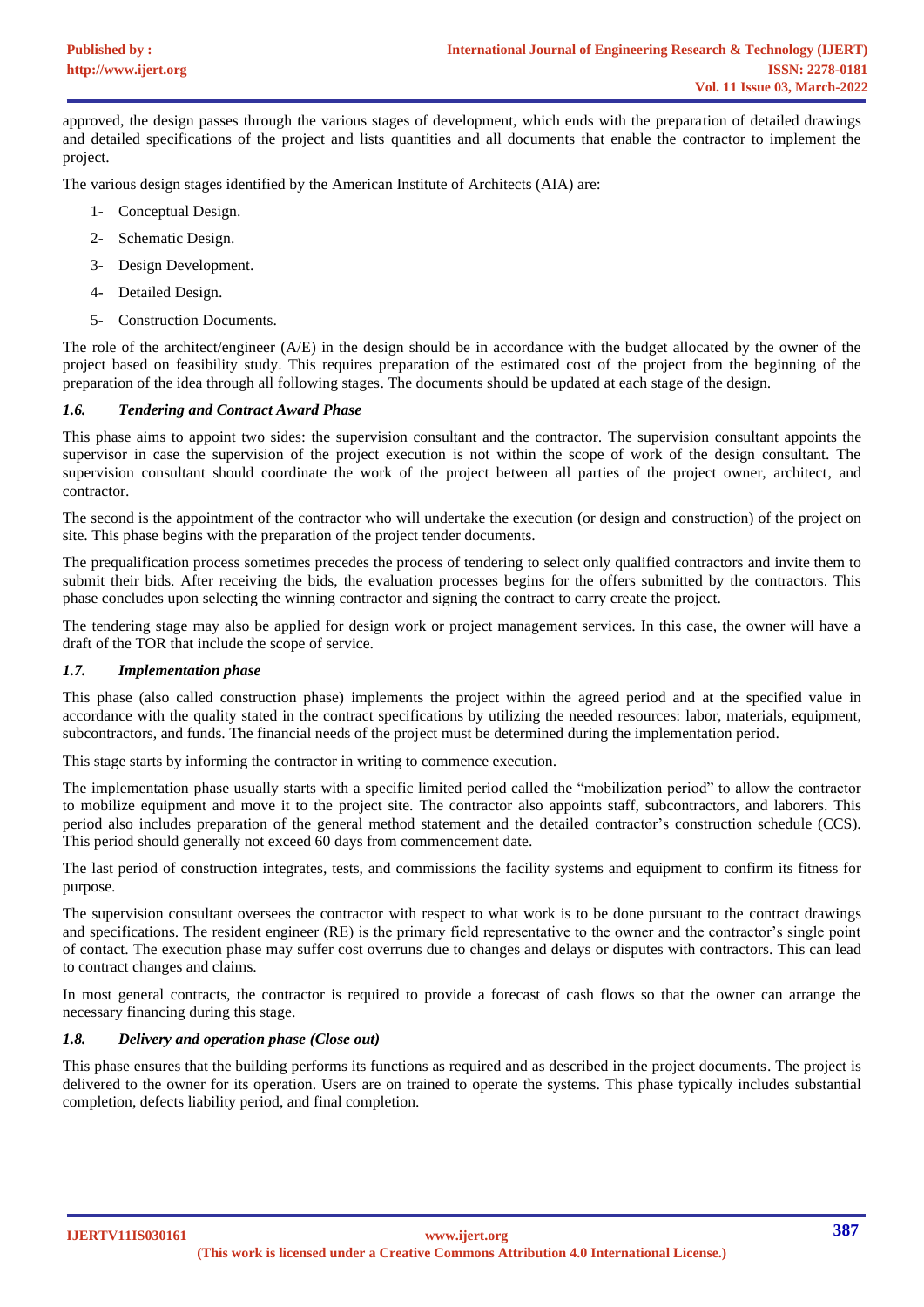# *1.8.1. Substantial / Practical Completion*

A contract is substantially complete when issuing a "certificate of substantial completion" (sometime called "certificate of beneficial occupancy") by the owner so that facility users can occupy and begin use of the facility and equipment. This phase also includes administrative closing activities.

# *1.8.2. Defects Liability Period (DLP)*

The defects liability period begins after substantial completion. It may be as long as one or two years according to the duration stated in contract terms. During this time, the contractor is liable for any malfunctions, breakdowns, or problems resulting from poor implementation, poor workmanship, or defective materials or equipment. The contractor bears the costs of repair unless the defect or problem is caused due to misuse by the owner or users.

# *1.8.3. Final Completion*

After the expiration of the defect-liability period, the project is completely handed over to the owner and the contractor is deemed to have performed all contractual obligations. The owner then issues the final completion certificate to the contractor in accordance with the contract provisions.

After final completion, the contractor remains solely responsible for the safety of the building from fractional failure, partial failure, or latent defects in accordance with the laws governing the project country.

# *1.9. Multi-Packaging*

It is sometimes in the interest of the project to be divided into specialized packages between general contractors and specialists. The project's multi-package system is applied to sections, which are quite similar to the system of multiple prime contracts (see sec. 4.5), but the goal is to divide the project and not lead to a multiplicity of contractors.

The project may be packaged, but the implementation still remains with one general contractor; the multiplicity of contractor systems can be applied only by dividing the project into packages.

Splitting the project into multiple packages is concerned with the implementation stage as is the case with multiple contractors. It may be applied during the design stage alone, or it may also include the tender stage.

In the case of applying the multi-package concept, each package may go through the stages of the project life cycle: design, tender and contract award, implementation, and close out. The concept of multi-packages of projects is mostly applied in mega projects and large infrastructure projects. It is characterized by the following:

- Helps the owner organize the funding required for the project if carefully planned.
- There is a strong motivator for the contractor to win another package of the project, which increases the competitiveness of tender prices.
- It is excellent at saving time—especially in large projects that include separate buildings. It is easy to split so that the work can be carried out in all buildings at the same time.
- The owner has strong benefits from using the resources of the project's group of contractors (in case of multiple primes) such as large housing projects, but this needs to provide funding for the project by the owner during a relatively short period.
- The multi-packaging is applied not only to save time but also to extend the time according to available financing possibilities.

The application of a multi-packing system is valid in the following cases:

- Major projects that are difficult to execute by a single contractor.
- Fast tracking projects that require quick execution and cannot wait for detailed design to finish such as design/build systems.
- Projects that include specific or rare specialties.
- Projects that are easy to be subdivided into subprojects.
- Medium-sized projects, but there may be some coordination problems due to interference with the subcontractors' work.

Multi-packaging should also be applied in the following cases:

• In accordance with the laws governing the project country which may have to split projects if their value exceeds a specified amount.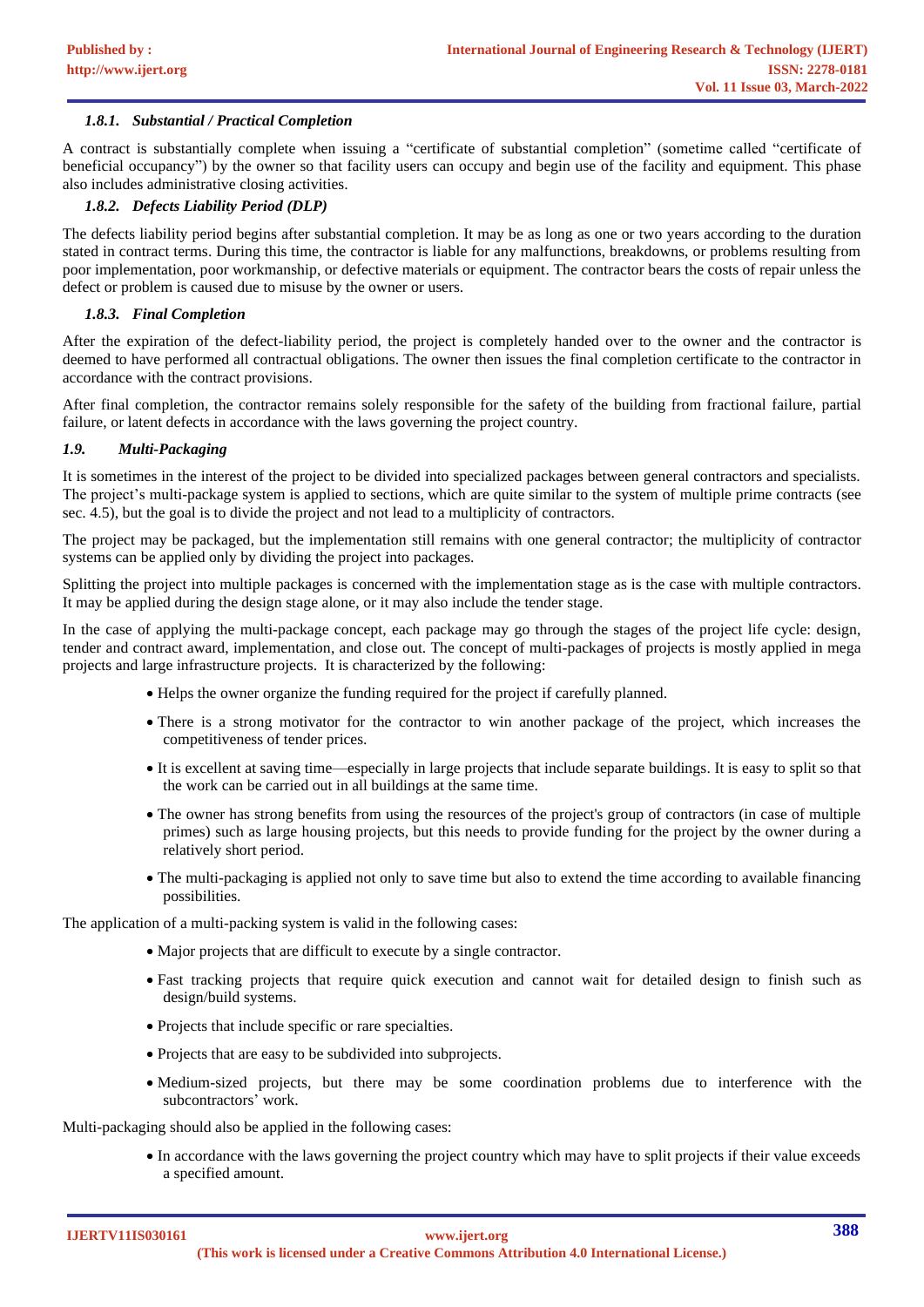- The case of provisional sum items where money is allocated to some works to be put forward later by appointing nominated subcontractors.
- In the event that the main contractor is not reconciled to work with a nominated subcontractor. Here, the owner may split the project and contract directly with each contractor separately.

In order for this system to be successful, it would be preferable for each consultant or contractor to have a project manager who works for it as a representative. The duties of the project manager includes coordination and organization of work with other parties of the project so that the different packages can be controlled.

#### Contractual delivery systems and project organization

The organizational structure of the project depends on the different contracting systems. There are several contracting systems each with strengths and weaknesses. The organizational structure of the project is influenced by the contracting system on which the decision will be made. Cash flows depend primarily on the selected contractual system. Choosing the contractual system of the project determines the following:

- (A) Identification of the responsibilities, authorities and contractual boundaries of the different parties.
- (B) Determination of the relationship of each party to the other.
- (C) Determination of the scope of work for each contract.
- (D) Determination of the value of each contract and payment system.
- (E) Determination of the time of each contract.



*Fig. 4.1 Different Contracting Systems for Construction Projects*

Each of the contractual approaches determines the scope of work for each participating party and is a financial consideration for the performance of the work.

This highlights the importance of contract management and follow-up as a component of the system. These different approaches also highlight the importance of studying the economics of different contracting systems and their impact on the cash flows of the project and the financing required by the owner.

The optimal contracting system must be defined for every project to achieve the best economic return for the project. It must be integrated so as to achieve the objectives of the owner. Contracting systems can be identified as described in Figure 4.1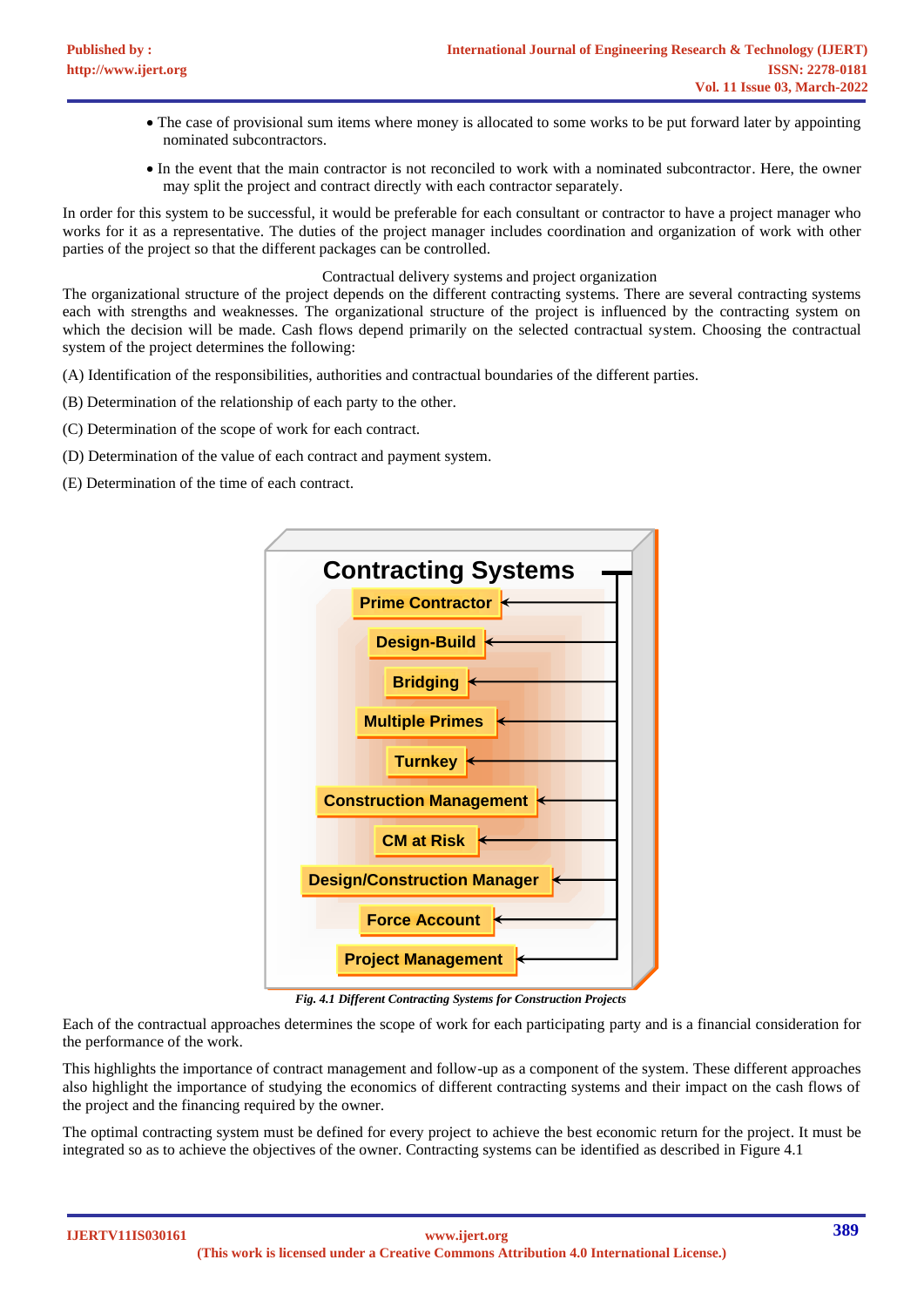# *1.10. Prime Contractor System / Design Bid Build (DBB)*

Prime contracting is a form of procurement in which the owner enters into a relationship with a contractor who provides a single point of contact (prime contract) to deliver one or more projects.

This system uses a chief contractor who has a contract with the project owner and has the full responsibility for its completion. A prime contractor performs a complete contract and may employ (and manage) one or more subcontractors to carry out specific parts of the contract. This system is also called "main contractor" or "general contractor".

This system is also known as DBB and describes the popular model of construction management, in which the general contractor is engaged through a tender process after designs have been completed by the architect or engineer. It is also called the "general contractor system" or the "traditional system".

It is a linear system that is not initiated before the completion of the previous process. The consultant is selected first to prepare the designs and specifications and all the project documents including the estimated cost of the project. The project then goes for tender to the contractors as soon as the documents are completed and approved by the owner. The tenders and contracting with a single contractor are then evaluated usually with the lowest price. The general contractor then contracts with specialized sub-contractors through subcontracting contracts.

The DBB system may result in delays in starting the implementation of the project. However, this delay can be overcome by applying the fast-tracking method. The project is submitted for tendering before the design is completed but at a stage suitable for tendering. The owner has the risk of changing the price upon completion of design documents. This method may not be applicable to government projects.

Prime contractors tend to be large construction companies with significant resources that are appropriate for large clients (e.g., the government) and large projects.



*Fig. 4.2 Prime Contractor System: Designer and Supervisor are One Entity*

One of the best benefits of the prime contractor system is that it removes the need for owner co-ordination of multiple contracts which could in itself require the appointment of external consultants. It also has a clear line of communication and accountability.

However, it is criticized in that it can be seen to exclude smaller companies and to stifle competition and innovation. They can become too 'costly', simply adding another layer of overheads and profit, and there is even the danger of fraud. Consequently, projects must be clearly defined at the outset, and carefully controlled throughout. Strategies might include:

- Open-book accounting.
- Clear measurable milestones.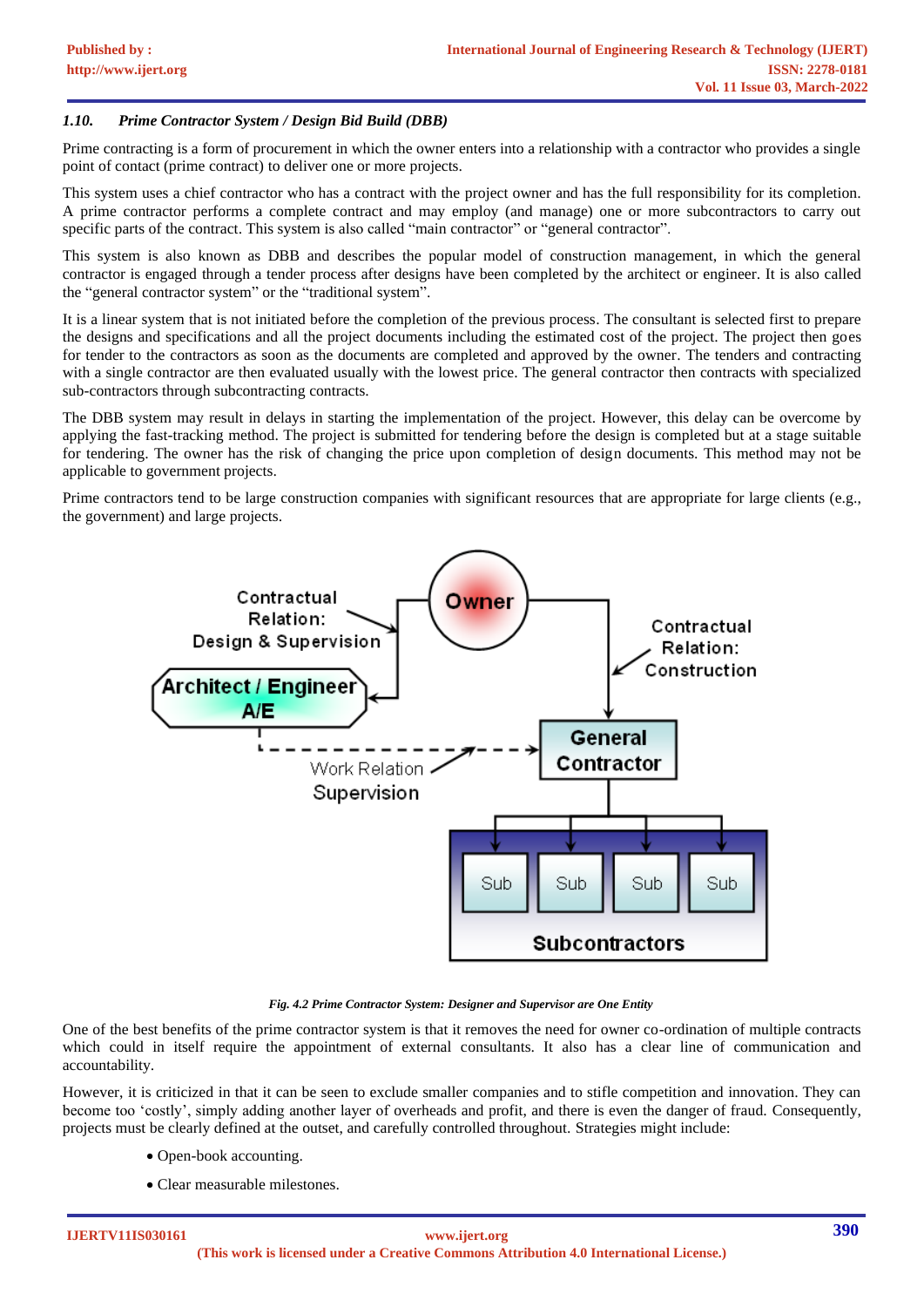- Clear allocation of risks.
- Fraud detection and prevention.
- Ongoing performance measurement and continuous improvement.

A branch of this system is to split the design and supervision functions. The owner may have contract with the design consultant and other contracts with supervision consultant. This system results in the current nature of large construction projects, which can take a long time during the study and design stages. Thus, the owner does not want to contract supervision at an early stage and usually prefers to wait until construction begins.

One of the most important features of this system is that it removes the conflict of interests where there are some design defects, errors, or inconsistencies in the design documents that may be discovered by the contractor during implementation. The DBB is also characterized by competition when selecting the supervisor consultant through the tendering process.



*Fig. 4.3 Prime Contractor System - Designer and Supervisor are Two Entities* 

However, it is faulted in that the supervisor consultant is not responsible for correcting design defects or deficiencies of design during the implementation phase. Thus, the contract of the design professional with the owner should allow for provisions for this liability during implementation.

This system can be applied in most large construction projects, and projects that need a long time for the design to be completed. It is preferably used when the owner employs a project management company applying the project management techniques presented in section 4.10.

# *1.11. Design-Build System*

In the design-build system, the owner assigns full responsibility to one party for both design and construction. This party is often a contractor who in turn uses subcontractors to carry out specific parts of the project. Figure 3.3 presents the design-build system.

The responsibility of the owner is limited to the approvals of designs and specifications and the interim payments to the contractor. Most of the responsibilities fall on the contractor.

The owner may be assisted by an architect or a project manager whose role is limited to developing the terms of reference (TOR) for the design requirements, specifications, design criteria, and special conditions of the contract in order to issue design-build tender for the project. In this system, the owner bears the risk of choosing the design and construction entity.

This system requires that the contractor have a strong financial position, strong management skills, and good performance. If the contractor is weak in one of these points, then it is difficult to replace it without losses to the project in terms of time, cost, or quality of the work. The impact of these risks increases as the project progresses.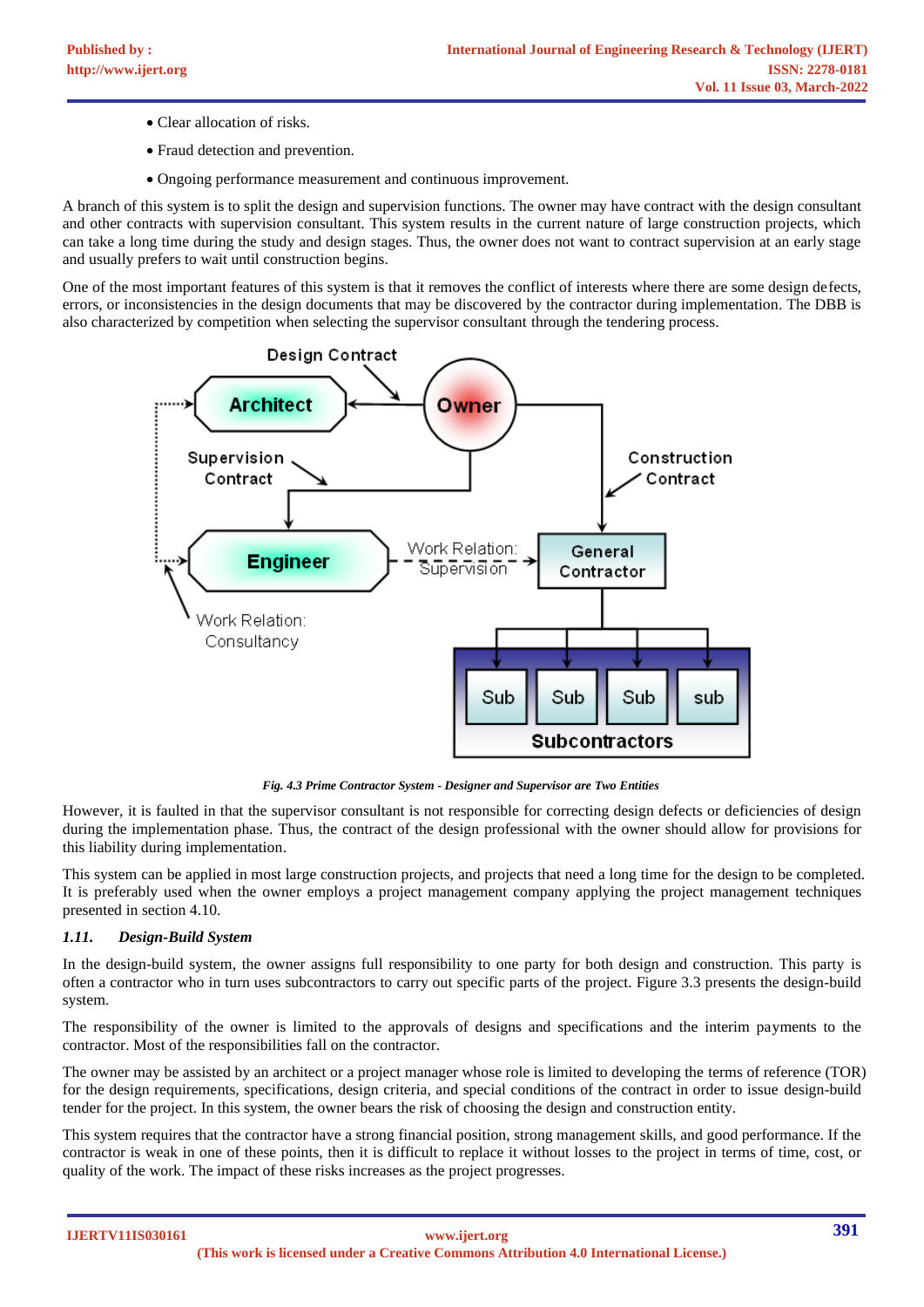There are three main advantages to a design-build contract. First, the construction team is motivated to work with the design team to develop a practical design. The team can find creative ways to reduce construction costs without reducing the function of the final product. The second advantage involves the schedule. Many projects are commissioned within a tight time frame. Under a traditional contract, construction cannot begin until after the design is completed and the project has been awarded to a bidder. In a design-build system, construction activities can proceed concurrently with the design. The third advantage is that the design-build contractor has an incentive to keep the combined design and construction costs within the owner's budget.

One disadvantage of this system is that the owner contracts the project without being aware of its design. The owner may get a building that is over-designed to increase profits for the design-builder or a building built with lesser-grade products to maximize profits.

Another disadvantage with design-build contracts is an inherent conflict of interest. In a traditional system, the designer is responsible to the owner to review the contractor's work, thus ensuring that the products and methods meet specifications and codes. In the design-build system, the contractor may overlook design flaws that may not be seen or might go unnoticed (or unmentioned) because the builder is also the designer.



*Fig. 4.4 Design-Build system with General Contractor*

# *1.12. Turnkey System*

The turnkey construction project system is the transfer of the completed project by the contractor's company to the customer in operation and in full working order. The contractor undertakes the entire responsibility from design through completion and commissioning. The client or customer only has to turn the proverbial key to find everything function as it should. This type of service has become much admired in recent years.

The turnkey system is the same as the design-build construction system and is commonly used, but it is different in that it includes the financing of the project and sometimes also includes the purchase of land. In this system, the contractor will implement the building in its entirety including the furnishings.

The main advantage of this system is the provision of providing alternatives for financing to the owner where the contractor is responsible for financing.

It is suitable for projects that require special equipment or furniture such as hotels, resorts, factories, and hospitals. It is also widely used in housing projects. Many companies often offer their customers construction of the house using a turnkey construction project system via advertisements.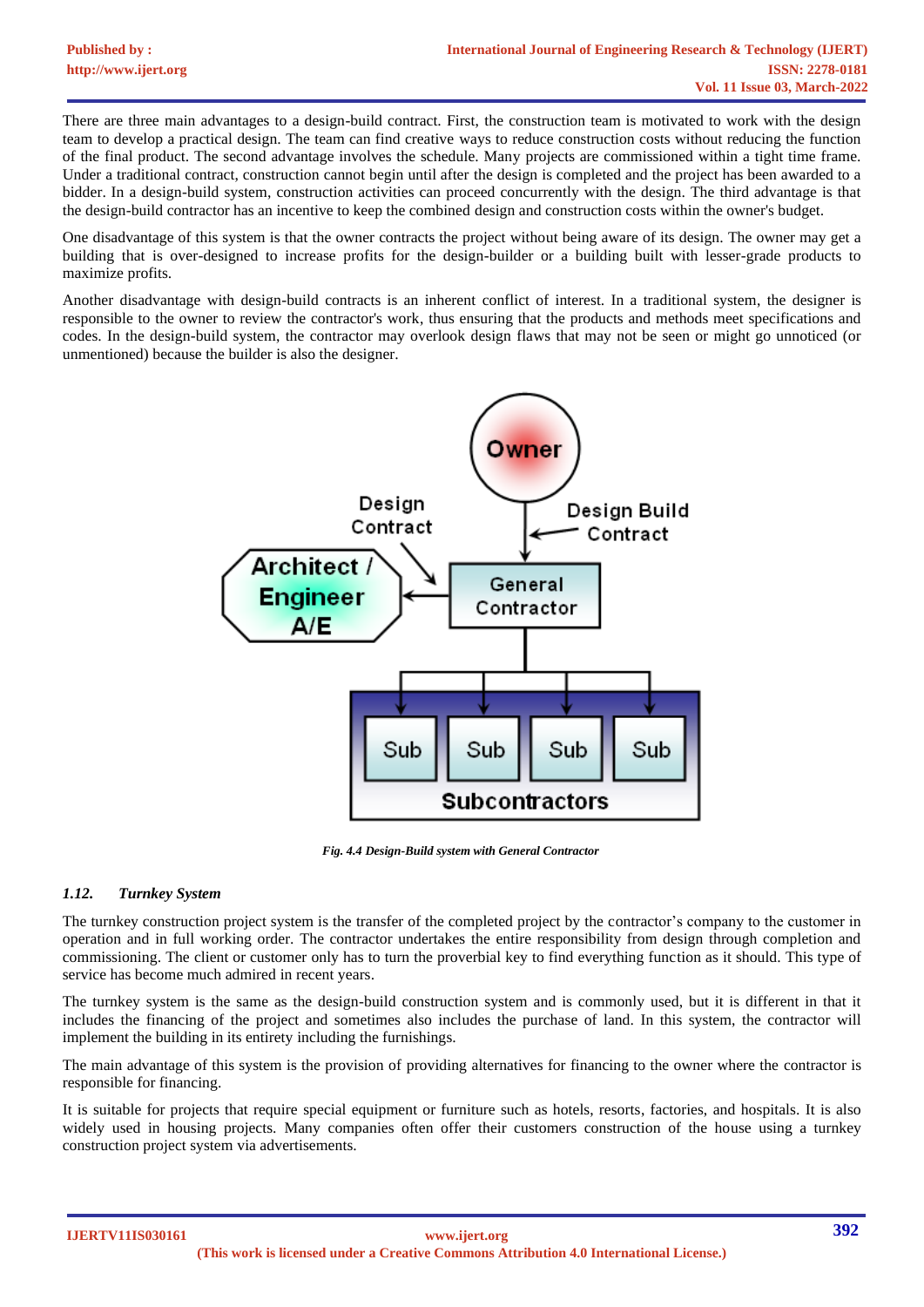In a turnkey system, the owner may contract with a design-build construction company or with a general contractor who is contracted to the design professional. The owner may also work with an engineering consultant office to perform the design function. The general contractor hires the specialty subcontractors besides his own labor force.

The execution of the project begins after project approval. The construction firm is obligated to complete a project according to pre-specified criteria, and thus it is important to make all necessary documents before construction.

This system uses a fixed price at the time that the contract is signed. As a result, the construction company is held responsible for exceeding the budget. Turnkey construction contracts reduce the risk to the buyer of the construction services and provide an incentive for the constructor to stay within budget.

# *1.13. Multiple Prime Contractors (MPC)*

In the multi-prime contractor system (Fig. 4.7), the owner contracts with a group of contractors so that each contractor has a main contract. This system clearly requires that the project be divided into multi-packages. The opposite is not required, i.e., the owner may use a single general contractor despite the splitting up of the project into multi-packages.

Multiple prime contracts are awarded for interrelated major elements of the work that must be performed simultaneously. These contracts are considered for one project and require close coordination of the different work elements.

The multiple prime contractor system is preferred for large construction projects, multi-stage projects, accelerated (fast track) projects, projects that include multi-buildings, or repetition of the buildings.



*Fig. 4.5 Multiple Prime Contractors System*

Multiple prime contracts (MPC) are sometimes referred to as "multi-contracts" or "separate contracts". The owner aims to implement a MPC system to reduce the total value of the project, but there are many risks in return: coordination between multiple contractors and the overlap of the scope of work between them. Conflicts always occur when applying this system especially if there are technical gaps between the contracts. This system is subject to special contractual provisions as well as the multiplicity of financial claims and a lack of clarity in terms of responsibility in the case of delay.

The law sometimes requires that if the value of the project exceeds a certain amount, then it should be introduced by the system of multiple prime contracts to reduce the cost of the projects.

However, there may be times and reasons to use the prime contracts system. This depends on the nature of a project and the size and complexity of an individual division of the work. It is generally recommended to have the minimum number of prime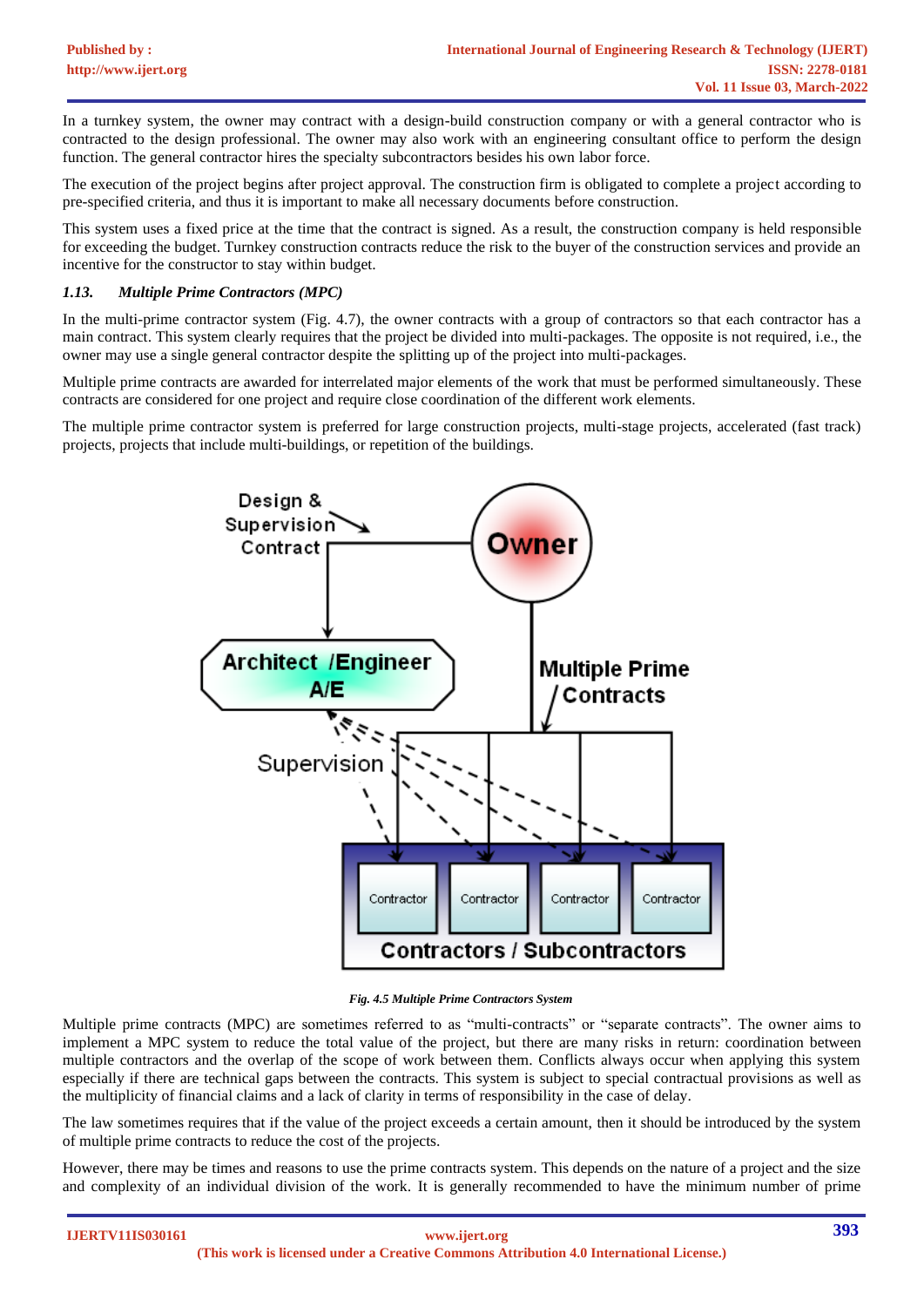contracts on a project wherever possible unless saving time, money, or achieving a higher quality product can justify it otherwise.

Cost alone should not be the sole determining factor for qualifying a construction operation as a major subdivision of the project. For consideration as a major contract, a construction operation should involve a specialty contractor and several trades. Most major contracts should last throughout the construction period.

Coordination becomes difficult to handle efficiently during design and construction if there are many contracts. Thus, the contract documents should clearly define the division of work. The fragmentation of documents into smaller bid packages sometimes leads to the duplication of responsibilities that may result in problems. Thus, care must be exercised to properly identify and allocate work to avoid gaps or overlapping responsibilities among the contracts, which can be difficult depending on the complexity of the Project.

A clear assignment of responsibilities must be included in the divisions of the project—especially at points where different contracts meet or interface.

The consultant/designer needs to clearly specify the scope and responsibilities of each contract and cross-check the responsibilities for each contract to ensure that no overlaps or gaps exist. The designer is responsible for the overall design coordination of the project between MPCs.

Accordingly, these types of projects require separate project manuals for the subdivisions of the work. Separate drawings must be prepared for each MPC. This is to avoid confusion on the part of the contractors as well as to preclude the possibility of contradiction in the contract documents. Clear identification of the work of each major trade within the documents when projects are approved for bidding is very important. This clarity and separation of scope within the single-contract documents facilitates sub-contractor bid take-offs during the bid period and helps ensure that the bidder has sound cost proposals from their sub-contractors.

Clearly, good judgment must be used when deciding which prime contractor should be responsible for specific scopes of work. Construction under multiple contracts often means that different contractors require access to the same space at the same time. Coordination problems can develop if the work installed by one contractor obstructs or disturbs the work of another.

Coordination is essential for the success of multiple-contract projects because they are prone to delays caused by the need to coordinate elements of the project among several contractors. Contract provisions should allow each prime contractor to be responsible for coordinating the activities of their subcontractors and the work between other prime contracts in a cooperative manner.

During construction, the owner is the main contractor and must coordinate work among the different prime contractors. The owner or their representative direct and coordinate construction operations between the prime contractors. The owner may (and should) retain construction management services.

The best project results occur when the documents are properly coordinated and the project properly managed during the construction phase. For this system to succeed, one of the prime contractors should be selected as the main contractor to carry out the general coordination responsibilities. This should be in the first section of the master format, e.g., preparation of the complete construction schedule, especially if the owner does not have a suitable team relative to the size of the project for coordination responsibility.

Most often the owner transfers coordination responsibilities to the supervisor and contractors together. The risk to the owner increases as the number of prime contractors increases.

# *1.14. Construction Management System*

The construction management system (also called management contract system) is similar to the multiple-contractor system, but the owner contracts with a construction management company to transfer the risk of coordination between the multi-prime contractors from the owner to a specialized construction company. The CM assumes coordination responsibilities between multiple contractors.

In return, the owner bear the remuneration of the CM working team, which shall be determined by the size of the project and the size of the various multi-contracts from the primes.

Like the multi-primes, one of the prime contractors may be selected as the main contractor for general responsibilities and coordination per division one in the master format. However, this system can also be applied in the case of contracting with a single prime contractor and not multiple contractors in large projects. Here, the CM does not carry the risks of project delay or over-budget.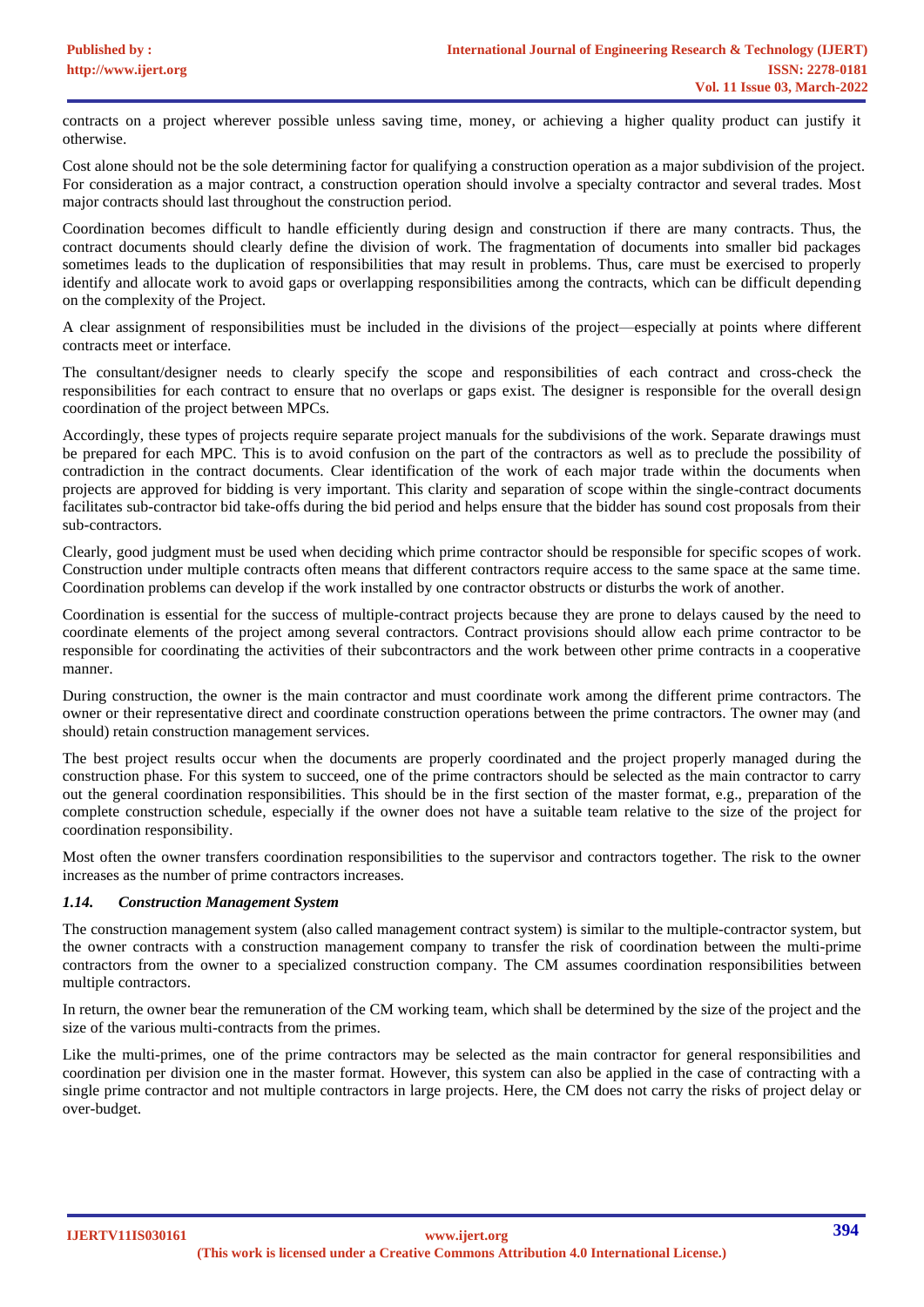

*Fig. 4.6 Construction Management (CM) System*

The most important feature of this system (Figure 4.8) is the possibility of contracting between the owner and the CM. This system saves time at the beginning of the project. The operational studies are commensurate with the different possibilities of implementation through the cooperation of contractors with the management company. This system is prevalent in the Gulf Area.

# *1.15. Construction Management at Risk System*

Construction management at risk system (CM@Risk) is a system branched from the CM system where the construction management company bears the risk of implementing the project in terms of time and cost. It is similar to the DBB system and the general contractor system with three major differences:

First, a construction management company known as CM@Risk is appointed to manage the implementation phase including selecting and coordinating multiple contractors.

Second, the design and implementation phases can be overlapped through the coordination between the architect/design professional and the CM@Risk. This approach saves project time.

Third, the CM@Risk is responsible for the quality of the work, the time schedule, and the estimated cost of the project. This person must provide a guaranteed maximum value for the project as the CM at-risk is a delivery method that entails a commitment by the construction manager to deliver the project within a guaranteed maximum price (GMP).

The CM@Risk is responsible for the cost and time risks, and thus this system is fundamentally different from the previous system (CM system) in that the CM@Risk is the one who contracts with the contractors and not the owner. Thus, they have a right to choose them except in the case of the nominated subcontractors

The CM@Risk delivery method is best for large projects—both complete construction and renovation. Thus, they are not easy to define, have a possibility of changing in scope, or have strict schedule deadlines. This is an efficient approach in projects with technical complexity, multi-trade coordination, or multiple phases. This type is not applied in Gulf countries where management companies do not prefer to bear the cost and time risks (Figure 4.9).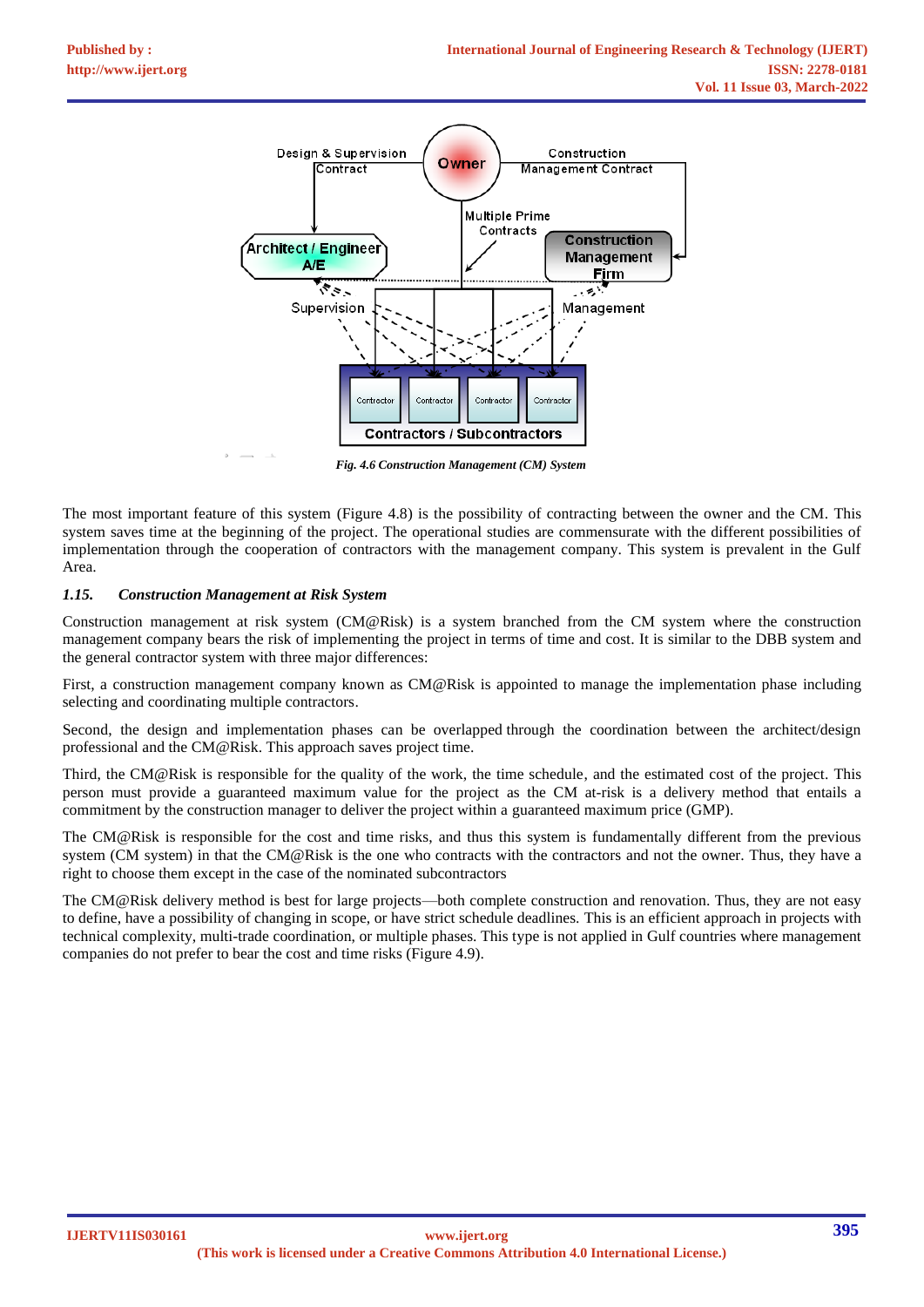

*Fig. 4.7 Construction Management at Risk (CM@ Risk) System*

# *1.16. Force Account System*

In this system, the owner contracts with the consulting firm only to carry out the design work and supervise the work of the concrete structure. They do not contract with a general contractor and use the principle "do it yourself."

The owner in this system plays the role of the contractor. Accordingly, the role of the supervision consultant is weak. The owner should have the team that qualifies him to carry out the self-execution as well as hiring the required equipment for the project. He contracts with trade contractors to carry out the specialized work.

The owner benefits from this system and saves the cost of the project against all risks of implementation. This protocol is similar to the multiple primes approach but on small scale projects.

This system is only suitable for simple and small projects. This system does not favor investors because of the multiple risks to the owner.

# *1.17. Project Management System*

Branching off from the previous systems is the project management system where the owner contracts with a project management company to manage the different phases of the project. Figure 4.11 is an example of the application of the project management system with a design professional, a general contractor, and supervision consultant.

Construction project management (CPM) is a project management approach that applies to the construction sector including DBB, design-build, MPC, CM@Risk, and public-private partnerships. Every construction project features some amount of project management.

It is a professional service that uses specialized project management techniques and appoints a professional management team with a certified project manager to oversee the planning, design, and construction of a project from beginning to end. It is the overall planning, coordination, and control of a project from inception to completion and is aimed at meeting a client's requirements to produce a functionally and financially viable project.

The project management system can be applied to any of the previous mentioned systems and is based on the decision of the owner in terms of the extent to which he needs an organization that manages the project on his behalf. The decision of the owner depends on the size and nature of the project and the level of quality required and the extent of its ability to intervene in the work and follow-up with the team.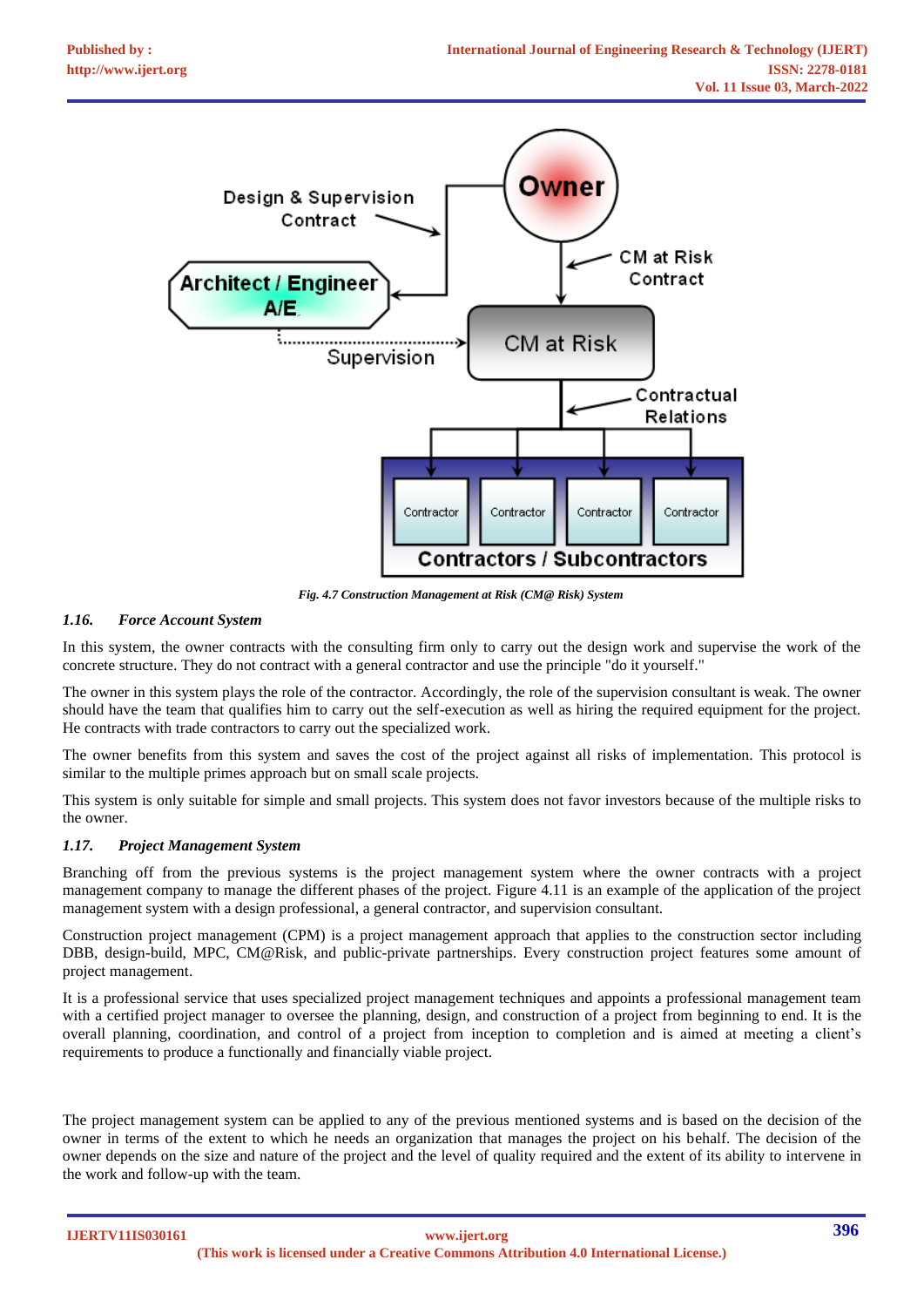The function of construction project management typically include: planning, design management, cost management, time management, quality management, contract administration, safety management, defining the responsibilities and management structure of the project management team, organizing and leading by implementing project controls, defining roles and responsibilities, developing communication protocols, and identifying elements of project design and construction likely to give rise to disputes and claims. In general, the PM's responsibility to the owner is to complete a successful project.

Project management is typically suitable for lengthy, large-scale, high budget undertakings (commercial real estate, transportation infrastructure, industrial facilities, military infrastructure, etc...). These are called capital projects or development projects.

# CONTRACT TYPES (PAYMENT BASED)

There are different forms in the contractual relation between the owner and the contractor based on the pricing method. These can be divided into two basic types:

First: Predetermined prices methods.

Second: Reimbursable cost methods.

Figure 6.1 illustrates the different methods of contracts based on the pricing method. In general, each type of contract pricing has strengths and weaknesses, but may be most appropriate for certain projects or circumstances. Risks are distributed between the owner and the contractor based on the selected pricing method.

# *1.18. Predetermined Prices Methods*

In the predetermined price contracts, prices are agreed upon before commencement of work. The contractor is then exposed to financial risks. He incurs any additional costs incurred as a result of increased prices than those that existed during the tendering period. The risks are affected by the fact that the contract is fixed or may be adjusted in light of price inflation. In this adjustable price type, the final cost will not be known until the end of the project due to the difficulty of predicting the price changes that may occur. The owner has the right to reject bids if the value of the lowest bidder exceeds the specified budget of the project.

#### *1.18.1. Lump sum contract*

A lump sum contract is the most common type of contract pricing. The contractor and the owner agree on the overall cost of the construction project and the owner is responsible for paying that amount whether the construction cost exceeds or falls below the agreed lump sum price.

# *1.18.2. Unit Price contract*

The unit price type is used when the quantities of work cannot be determined accurately ahead of time as in infrastructure projects. A bill of quantities is used for pricing and payment purpose; the final account is based on the actual quantities executed.

# *1.18.3. Schedule of rates*

The schedule of rates is the same as unit prices but the bill used does not include estimated quantities.

# *1.18.4. The Concept of Fixed and Variable Price: Economic Adjustment*

In pre-determined contracts, the lump sum price or unit prices may be fixed or variable. The contract sometimes allows lump sum price/unit prices with escalation. It may include a provision to allow payment of price differences for specific items such as steel or concrete and may also include increased labor wages.

The main objective of this approach is to exclude the additional amounts, i.e., the unsecured risk cost, that the contractor may include in his prices of his bid as a result of the uncertainty of future price escalation. Thus, the owner obtains a fair price at the time of the tender. On the other hand, this approach ensures that the contractor will receive a price increase.

This approach is useful in the volatile economic conditions and in major projects and international projects that continue for many years. It is difficult to control prices in such projects, e.g., due to importation of materials from different countries, changes in currency exchange rates, and price inflation.

In summary, there are two cases of stability or variability in the unit prices or lump sum price:

- 1- Fixed Price case: The contractor is not entitled to any increase in his price or unit prices regardless of the price changes. This is called firm fixed price contract (FFP).
- 2- Variable Price case: The contractor is entitled to demand price differences for the agreed materials to modify the price of the items of work that have not yet been implemented in accordance with the terms of the contract. This is called fixed price with economic price adjustment (FP-EPA).

The variable pricing method is better applied in projects that require a long period of time so that the owner does not pay the risk of price increases unless they actually occur during implementation. This results in a reduction of the tender prices.